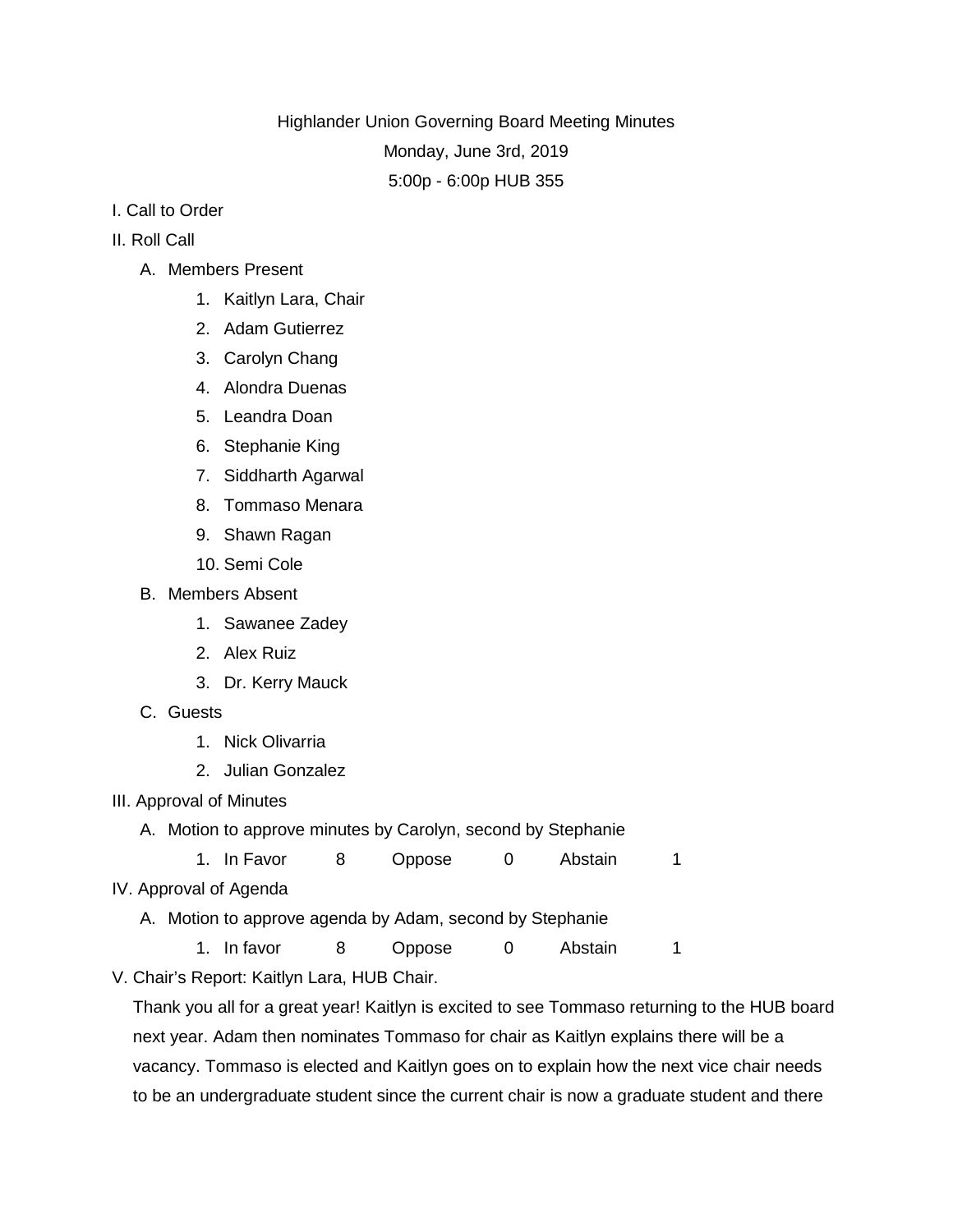must be a balance. The secretary position will also be vacant since there are no other confirmed returning members aside from Tommaso at this point. Kaitlyn also introduced the new ASUCR President who will now serve in Semi's place.

A. Motion to elect Tommaso chair by Adam, second by Semi

1. In Favor 7 Oppose 0 Abstain 2

VI. HUB Report: Brendan O'Brien, HUB Director

A. Facilities Service Level Agreement (SLA) for FY 19-20 Updates.

At this time, Brendan explains how there is no service level agreement (SLA) yet to discuss. A few reasons why include: he has not received it from facilities, he has been notified that the campus is changing their recharge model, and further action needs to be taken by GSA. Until there is a board in place, we will have to wait to approve SLA costs.

B. Fee Waiver Discussion.

Last month, the HUB Board met with the SRC Board and had lengthy discussion about no longer accepting fee waiver requests from departments. Brendan introduced the new fee waiver system to the board and asked for any objections or corrections to the waiver. A few revisions were made in the grammar of the waiver, but the main points were kept intact throughout. A vote was held on the matter and passed, a win for board members as this has been a main focus throughout the fiscal year. A copy of the resolution is at the end of these minutes.

a. Motion to approve Fee Waiver by Stephanie, second by Semi

1. In Favor 9 Oppose 0 Abstain 0

C. Early Reservation Policy.

There was discussion about whether or not the board should accept the request for room reservation during finals week on Friday afternoon. The consensus of the board held there are certain events worthy of reservation as they support the growth of the campus. Carolyn mentioned certain events which should always be pre-approved such as ASPB's Block Party or Spring Splash.

a. Motion to approve all of part one of the email, second by Leandra

1. In Favor 9 Oppose 0 Abstain 1 D. Latitude 55 Survey Updates.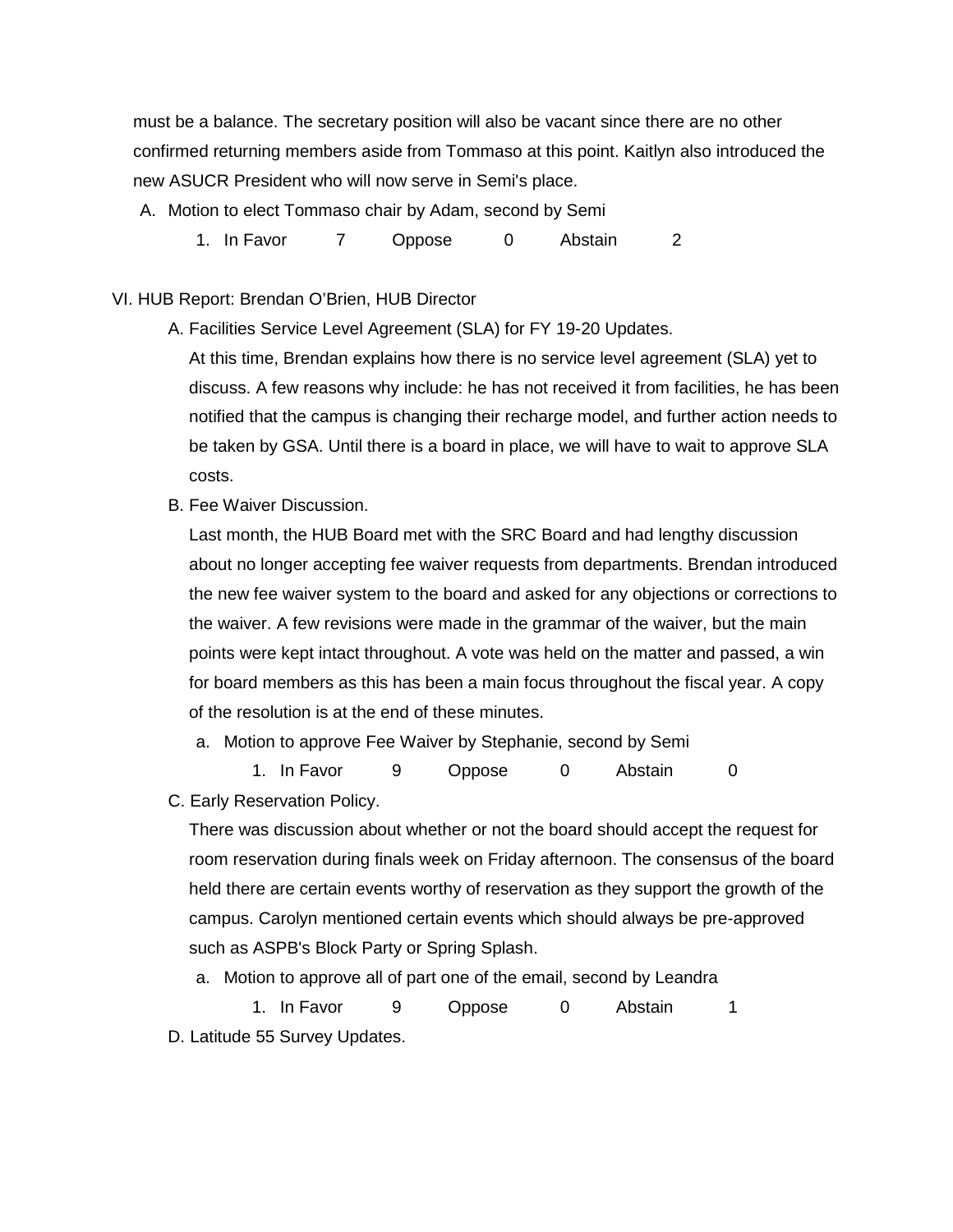Brendan will continue to update the board on the remodel for Latitude 55 as he receives more information. He reminds the board to check their emails to keep up to date.

E. Meeting Room Chairs

The invoice on the chairs came back a little higher than expected by about \$5,000. The HUB got an invoice on 300 chairs. They decide to pay the additional money to receive the full 300 chairs instead of getting 275.

a. Motion to approve an additional \$5,000 for meeting chairs by Carolyn, second by Tommaso

1. In Favor 9 Oppose 0 Abstain 1

F. Summer Meeting Availability.

Brendan finishes his report by thanking Chair Kaitlyn Lara for all of the work she has done this past year for the HUB.

VII. Food Service Report. N/A

Brendan adds the Board should do more to improve our relationship with dining. This could improve the transparency and efficiency of our communications and should be explored further. Strong conversation was encouraged.

a. Motion to request financial information for FY18-19 from dining by Carolyn, second by Adam

1. In Favor 8 Oppose 0 Abstain 2 VIII. Public Forum. Julian introduced himself to the board.

## IX Subcommittee Reports. N/A

- X. New Business
	- A. Information Desk Remodel.

New laptop kiosk is being installed, but the large desk is going to need to be demolished as it is taking up too much space in the HUB. The new desk will open up the space allowing for the flow of traffic in the HUB. The remodel is expected to take place soon since ITS wants to install the laptop kiosk.

a. Motion to approve information desk remodel by Semi, second by Carolyn

1. In Favor 9 Oppose 0 Abstain 1

B. Carpet Selection for 2nd Floor Meeting Rooms. After meeting!

## XI. Old Business

A. HUB Art/Mural. The HUB Board decided to table this topic to discuss further.